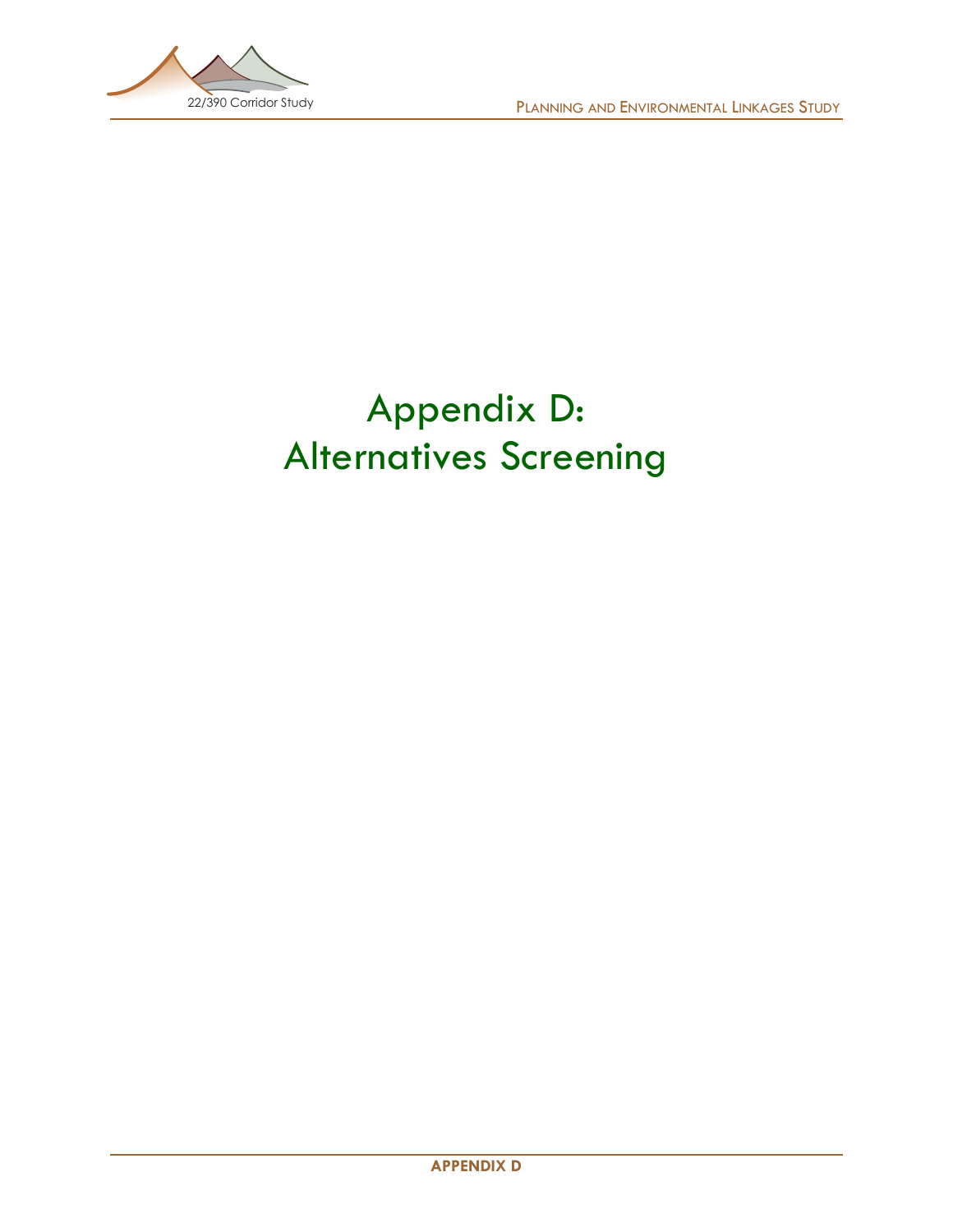

### What are Major Intersection Options?

### Expanded Signalized Intersection



- + Allows protected pedestrian movements
- + Accommodates unbalanced approach volumes
- + Relatively small footprint
- + Lower construction cost
- Can have high amounts and delay
- Higher potential for severe accidents
- Multiple lanes for pedestrians to cross

Numerous configurations

### Continuous Flow Intersection

- + Moves the left turn eliminating left turn movements from the main intersection
- + Improved capacity
- + Reduced delay
- + Suitable for high volume left turns
- + Allows protected pedestrian movements
- + Safer for vehicular travel than signalized intersections
- Motorists must travel through multiple intersections, and may stop multiple times through the junction

+ Suitable for a three-way intersection with moderate-to-low left turn volumes from cross street, and high arterial through volumes + Allows continuous green through movement in one mainline di-

- Less intuitive than signalized intersection
- Other choices more pedestrian friendly

+ Improved capacity + Reduced delay

rection

- Larger footprint than signalized intersection
- Florida-T Intersection



Roundabout



+ Suitable for high volume intersections

+ Allows protected pedestrian movements + Safer than signalized intersections

+ Allows traffic to move freely, with fewer interruptions

– More footprint required than signalized intersection – Pedestrian movements need pedestrian signal

- + Safer relative to signalized intersections
- + Creates less delay than other intersection types
- Represent a barrier for pedestrians
- Higher visual impacts than other intersection types
- Larger footprint than signalized intersection
- Much higher cost than other intersection types
- + Suitable for relatively balanced approach volumes
- + Safer for vehicular travel relative to other intersection types
- + Can result in less delay
- + Can accommodate aesthetic treatments
- Larger footprint than signalized intersection
- Less suitable for high volume/multilane approaches
- Less intuitive for pedestrians/bicycle lists than other intersection types

of intersection designs have been analyzed for the major intersections.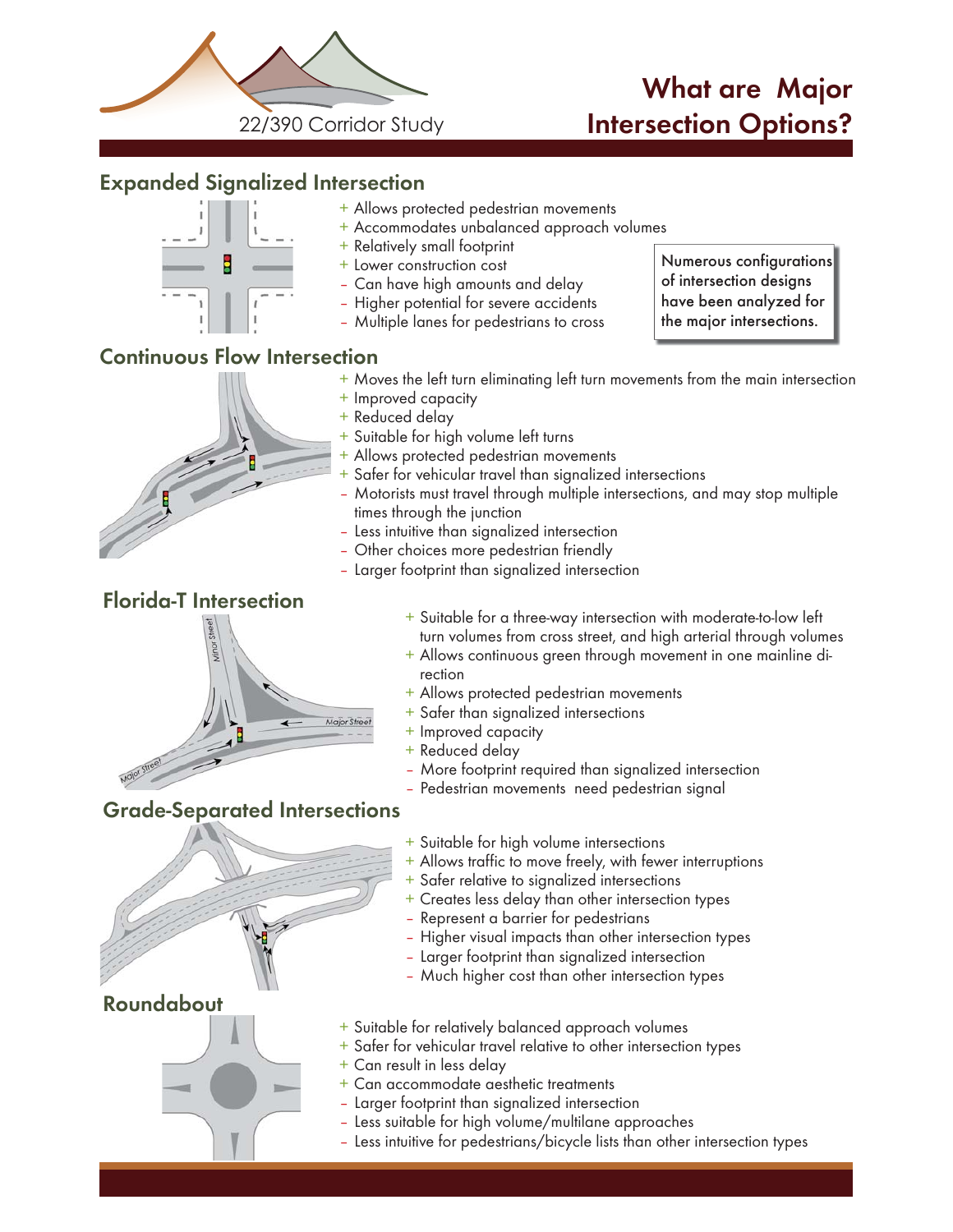

# WYO 22 & 390 WYO 22 & 390



Reconfigured T Intersection

 $\sum_{n=1}^{\infty}$ 

2-lane Roundabout with Slip Ramp

Roundabout<br>with Slip Ramp

The reconfigured T would result in faster speeds and lower safety performance

The reconfigured T would result in faster speeds and lower safety performance

 $\bullet$ 

 $\bullet$ 

 $\circ$ 

 $\bullet$ 

 $\bullet$ 

 $\bullet$ 

 $\bullet$ 

 $\circlearrowright$ 

 $\bullet$ 

 $\bullet$ 

 $\bullet$ 

 $\bullet$ 

 $\bullet$ 

 $\bullet$ 

 $\bullet$ 

 $\bullet$ 

 $\bullet$ 

 $\bullet$ 

 $\bullet$ 

 $\bullet$ 

 $\bullet$ 

 $\bullet$ 

The roundabout offers relatively safer operations, better aesthetics, speed calming, but a larger footprint and providing safe pedestrian movements may require additional improvements

The roundabout offers relatively safer operations, better aesthetics, speed calming, but a larger footprint and providing safe pedestrian movements may require additional improvements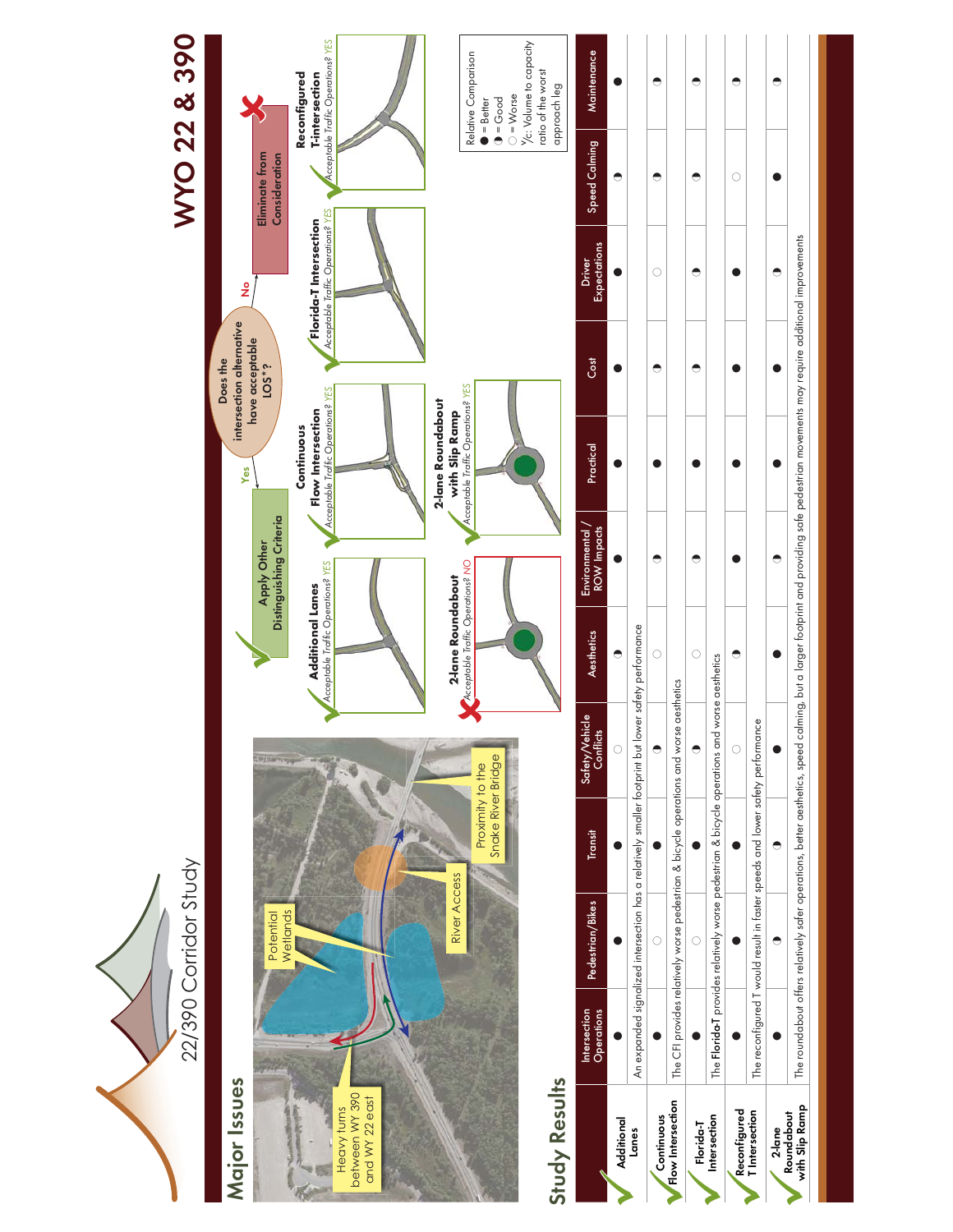